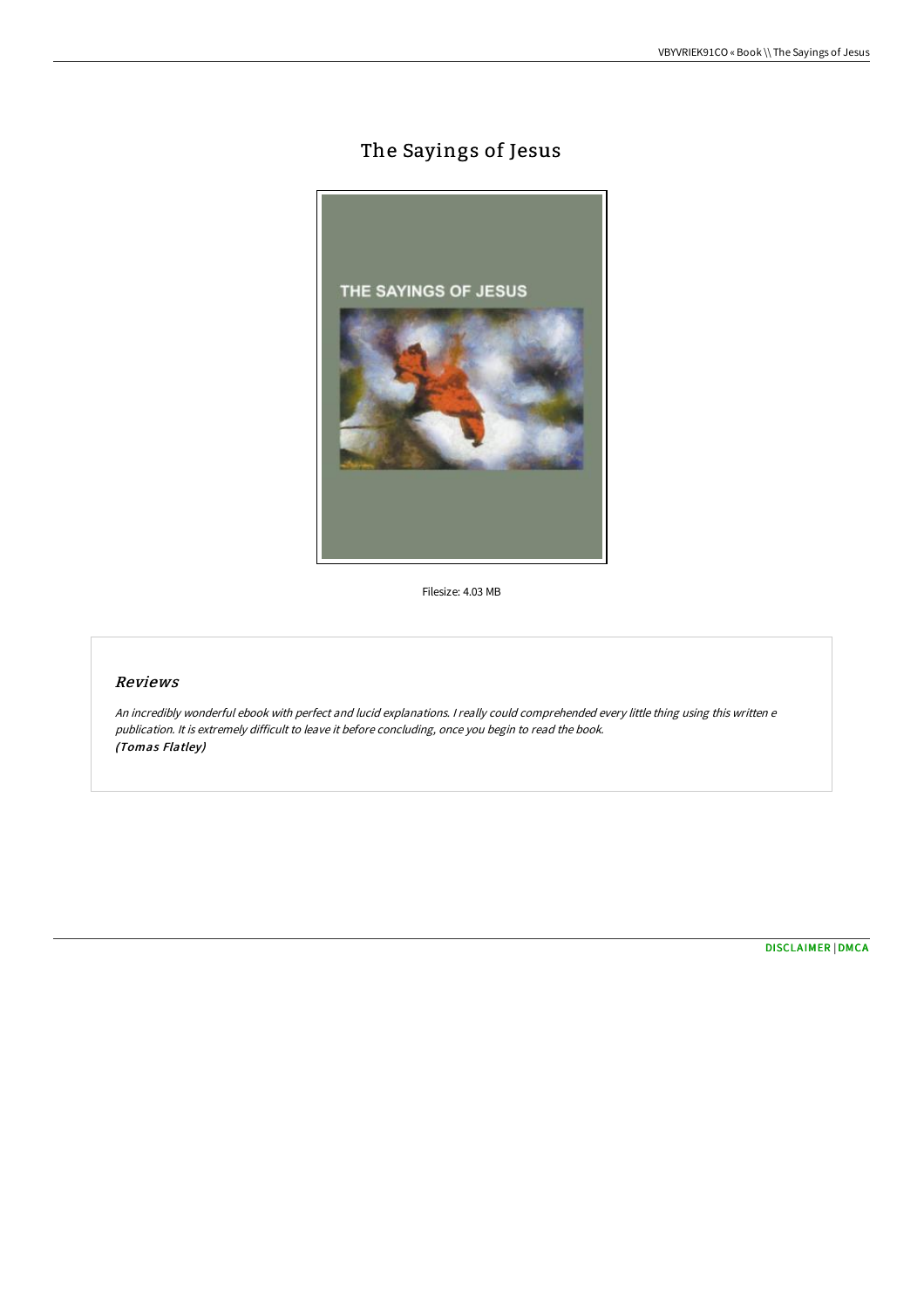#### THE SAYINGS OF JESUS



TheClassics.us. Paperback. Book Condition: New. This item is printed on demand. Paperback. 26 pages. Dimensions: 9.7in. x 7.4in. x 0.1in.This historic book may have numerous typos and missing text. Purchasers can usually download a free scanned copy of the original book (without typos) from the publisher. Not indexed. Not illustrated. 1903 edition. Excerpt: . . . is like unto a certain king, which made a marriage for his son, and sent forth his servants to call them that were bidden to the wedding: and they would not come. Again, he sent forth other servants, saying, Tell them which are bidden, Behold, I have prepared my dinner: my oxen and my fatlings are killed, and all things are ready: come unto the marriage. But they made light of it, and went their ways, one to his farm, another to his merchandise: and the remnant took his servants, and treated them spitefully, and slew them. But when the king heard thereof, he was wroth: and he sent forth his armies, and destroyed those murderers, and burned up their city. Then saith he to his servants, The wedding is ready, but they which were bidden were not worthy. Go ye therefore into the highways and byeways, and as many as ye shall find, bid to the marriage. So those servants went out into the highways, and gathered together all as many as they found, both bad and good: and the wedding was furnished with guests. And when the king came in to see the guests, he saw there a man which had not on the wedding garment provided: and he saith unto him, Friend, how earnest thou in hither not having put on a wedding garment And he was speechless. Then said the king to the servants, Bind him hand and foot, and...

 $\begin{tabular}{|c|c|} \hline \quad \quad & \quad \quad & \quad \quad \\ \hline \end{tabular}$ Read The [Sayings](http://bookera.tech/the-sayings-of-jesus.html) of Jesus Online D [Download](http://bookera.tech/the-sayings-of-jesus.html) PDF The Sayings of Jesus